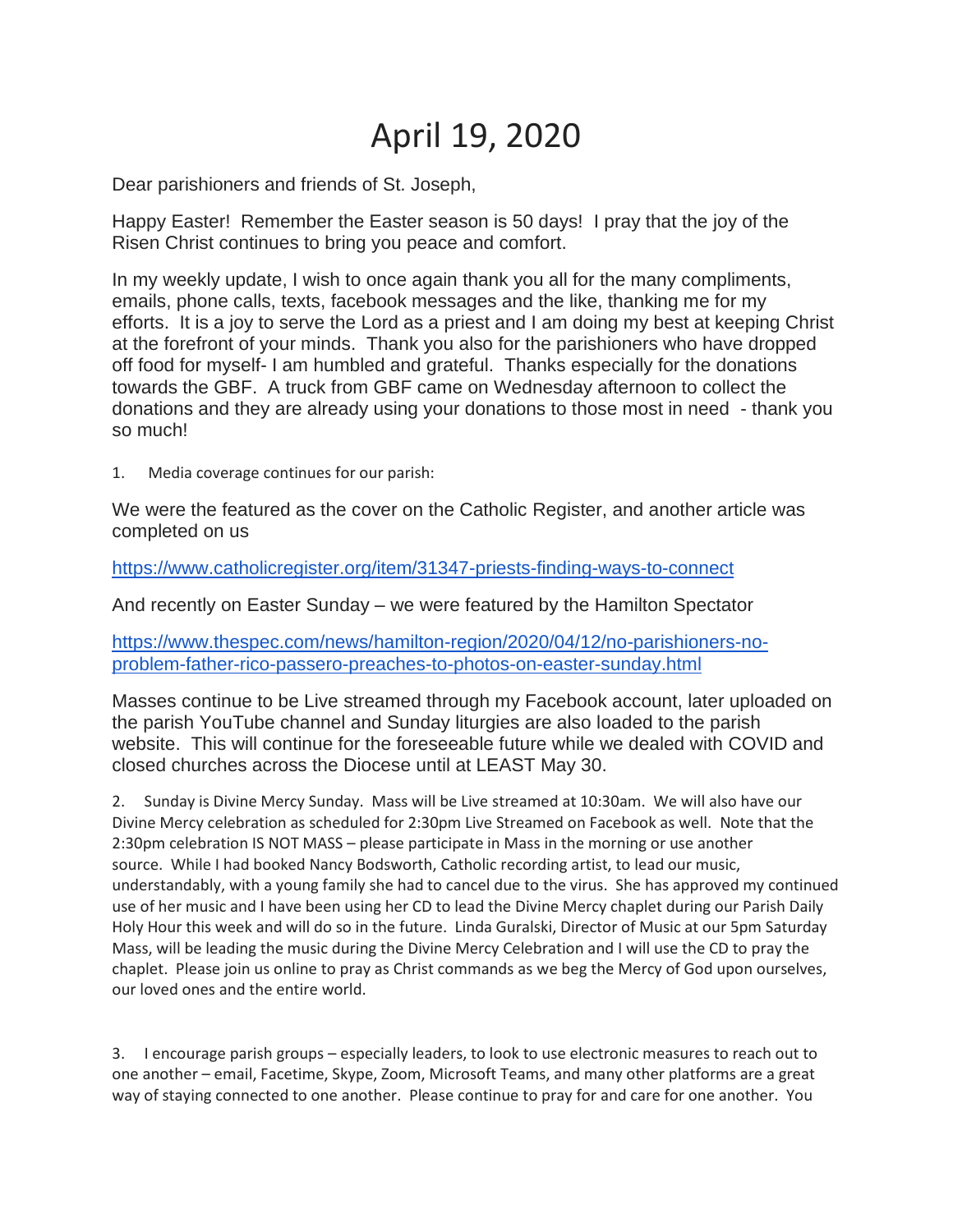should have all received my Robo call on Saturday at 2pm wishing you all a Happy Easter. Thank you for caring so much about each other. As St. Paul reminds us – we are one in Christ. There are many groups using these platforms – let's stay connected!

4. Thank you again for remembering the parish's needs in regards to finances. Please continue to use the parish etransfer email – [myparishgift@gmail.com.](mailto:myparishgift@gmail.com) Anyone can use this system and it is very easy. You may also wish to drop off your parish envelopes in the mailbox just outside the parish doors. I check and empty it several times a day. It is a safe way of dropping off your donations. God bless you all for your generosity.

5. The St. Joseph Schedule for the week ahead (remember times given are for the Live Stream on Facebook, uploaded later to YouTube). Everything given here is ONLINE only – please stay home

Saturday April 18

Mass - 9:00am

Holy Hour 9:30am

Sunday April 19 – Divine Mercy Sunday /  $2<sup>nd</sup>$  Sunday of Easter

Mass – 10:30am

Divine Mercy Celebration – 2:30pm

Monday April 20

Mass – 9:00am

Holy Hour – 3:00pm

Tuesday April 21

Mass – 9:00am

Holy Hour – 3:00pm